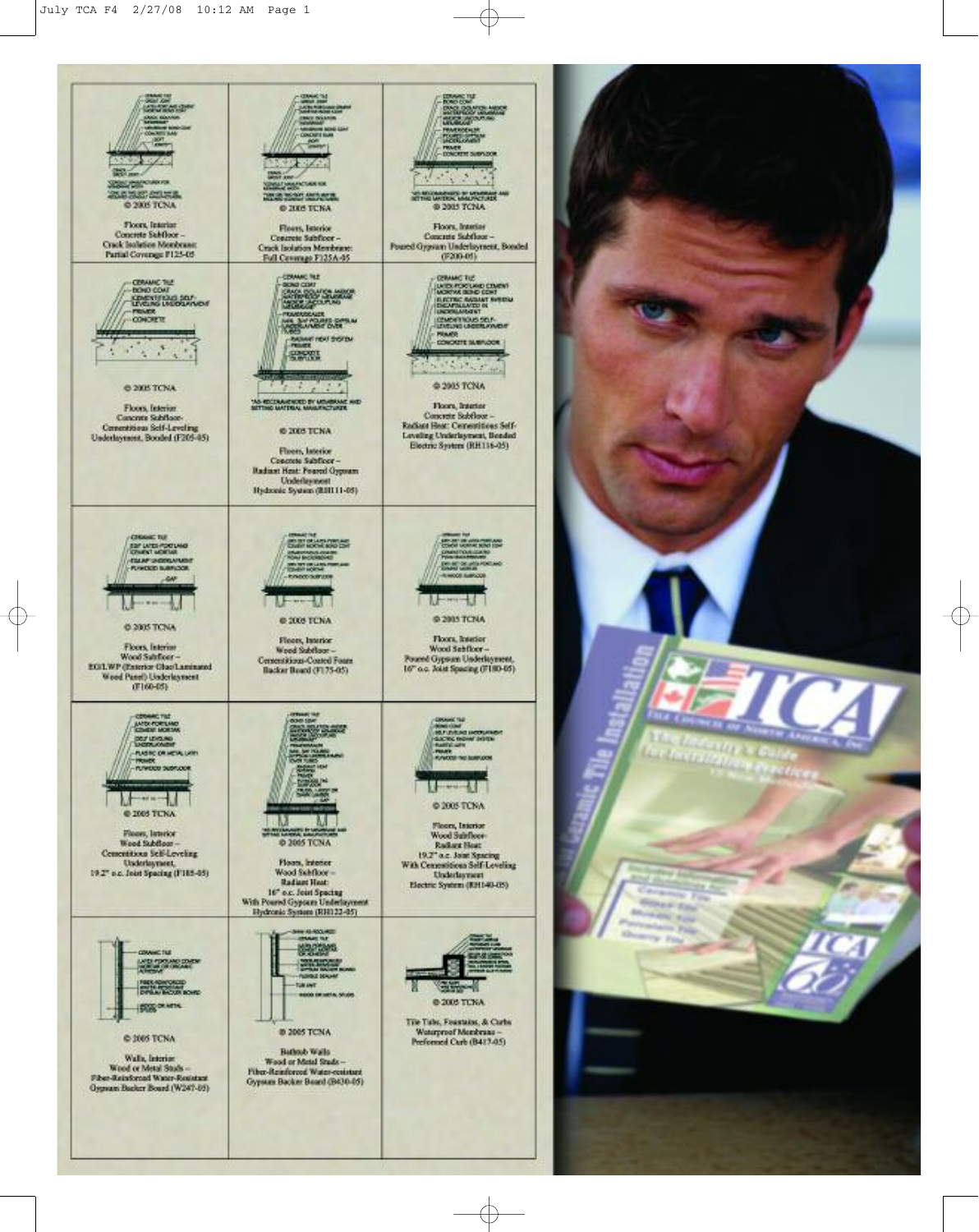**D**o you find it difficult to keep abreast of the latest in tile technology? Do you know how to install new installation systems, or when abreast of the latest in tile technology? Do you know how to they should be used? Where do you find industry–tested, tried and true guidelines?

## **New Industry Guide for Ceramic Tile Installation Methods**

Introduced at Coverings 2005, the 42nd edition of the Tile Council of North America's (TCNA) Handbook includes more than 300 updates, 15 new methods and three new sections – each having been reviewed by the Handbook Committee of 32 industry experts.

According to Noah Chitty, Director of Product Standards and Laboratory Services, "Each of the 15 methods is backed by

- Methods using poured gypsum
- Additional radiant heat systems
- New backerboard and plywood underlayments
- New crack-isolation methods

According to Eric Astrachan, Executive Director of the Tile Council of North America, "Not only did the Handbook Committee add 15 new methods, they also made a concerted effort to add more explanatory language and to make the book more consistent. Additionally, TCNA staff indexed the book by method number and category, added clearer drawings, larger text, and reformatted the layout significantly, all making the book more complete and easier to use."

## **TCNA Handbook Chosen by Industry as Consensus Guide**

This industry-consensus guide is referenced in commercial and residential projects by more than 100,000 tile professionals every year.

According to Sharon Jones, TCNA's Director of Installation Standards and Research, "For more than 40 years, the Handbook has had a vital role in clarifying and identifying ceramic tile installation methods. The discussion and review process used by the Handbook Committee creates the industry consensus that the TCNA Handbook represents."

## **Trade Organizations Advocating Use of the Handbook**

Many trade organizations are working

# The Quest for Up-To-Date Installation Guidelines - 15 New Methods in the 2005 Handbook

# By Shannon Woodmansee

extensive field service and laboratory testing - only methods with proven track records are considered for inclusion in the *TCNA Handbook for Ceramic Tile Installation*."

Some of the changes introduced in the 2005 Handbook include (see chart for complete list of new methods):

- A glass tile section
- A porcelain tile section
- A sound-rated floors section
- Methods using cementitious self-leveler

#### **Left:This chart summarizes the new tile installation methods in the 2005 TCNA Handbook. Refer to the 2005 Handbook for additional information regarding recommended uses, limitations, requirements, materials, preparations by other trades, movement joints, and installation specifications.**

### **New Explanatory Sections**

New information about glass tile, porcelain tile, and mounted tile is given in this edition of the Handbook. Importantly, substrate limitations are discussed and setting material recommendations are given.

An explanatory section on soundrated floors is also included for the first time. This section reviews sound control in general, sound transmission class (STC) ratings, and impact isolation class (IIC) ratings. A discussion of STC and IIC ratings, relative to building codes, is included, as well as challenges in this area and key points to remember.

This explanatory information should allow a greater understanding of the products discussed, and can aid in selecting appropriate products and installation methods.

together to educate thousands of professionals each year about the TCNA Handbook.

"Previously, in our experience, some professionals were first introduced to the Handbook when they were being questioned about an installation failure in court," said Mr. Astrachan. "We now present over 50 seminars a year on how to use the Handbook when specifying or installing tile projects."

Professionals have the opportunity to learn about the TCNA Handbook from many sources. For example, Dal-Tile's "Architectural Sourcebook" includes a copy of the Handbook and is distributed to thousands of architects yearly. Also TCNA members Crossville, Inc., Schluter Systems, and TEC are partnering with TCNA to present AIA/CEU seminars in 34 U.S. cities this year.